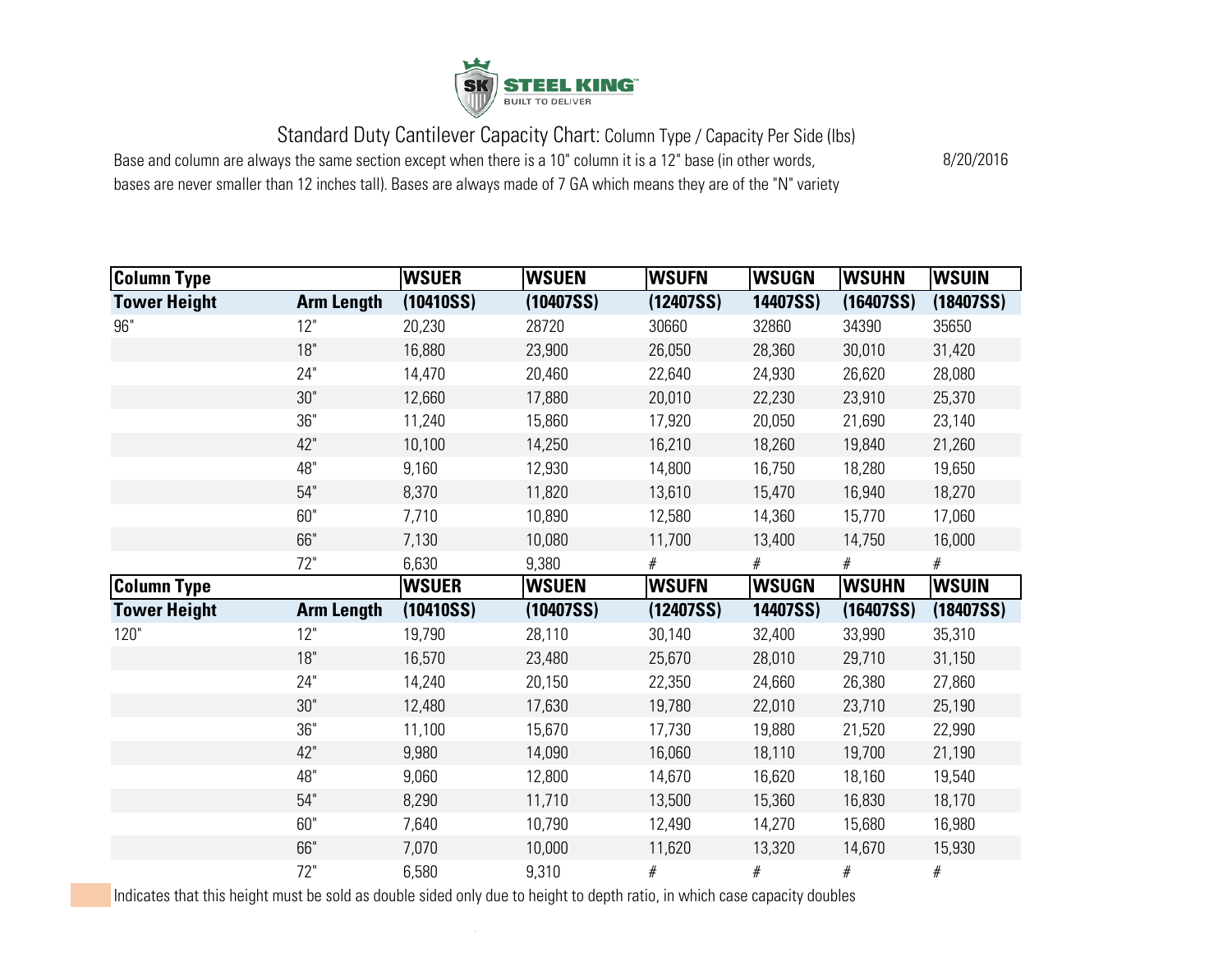

Base and column are always the same section except when there is a 10" column it is a 12" base (in other words,

bases are never smaller than 12 inches tall). Bases are always made of 7 GA which means they are of the "N" variety

8/20/2016

| Column Type         |                   | <b>WSUER</b> | <b>WSUEN</b> | <b>WSUFN</b> | <b>WSUGN</b> | <b>WSUHN</b> | <b>WSUIN</b> |
|---------------------|-------------------|--------------|--------------|--------------|--------------|--------------|--------------|
| <b>Tower Height</b> | <b>Arm Length</b> | (10410SS)    | (10407SS)    | (12407SS)    | 14407SS)     | (16407SS)    | (18407SS)    |
| 144"                | 12"               | 16,920       | 25,170       | 26,720       | 28,630       | 29,860       | 30,810       |
|                     | 18"               | 14,080       | 20,970       | 22,660       | 24,610       | 25,940       | 27,010       |
|                     | 24"               | 12,040       | 17,950       | 19,650       | 21,570       | 22,910       | 24,030       |
|                     | 30"               | 10,510       | 15,680       | 17,340       | 19,190       | 20,510       | 21,630       |
|                     | 36"               | 9,310        | 13,910       | 15,500       | 17,270       | 18,560       | 19,660       |
|                     | 42"               | 8,340        | 12,480       | 14,000       | 15,690       | 16,930       | 18,010       |
|                     | 48"               | 7,550        | 11,320       | 12,760       | 14,370       | 15,560       | 16,610       |
|                     | 54"               | 6,890        | 10,340       | 11,720       | 13,240       | 14,390       | 15,400       |
|                     | 60"               | 6,320        | 9,510        | 10,820       | 12,270       | 13,370       | 14,350       |
|                     | 66"               | 5,830        | 8,790        | 10,040       | 11,430       | 12,490       | 13,430       |
|                     | 72"               | 5,410        | 8,170        | 9,360        | 10,690       | 11,700       | 12,610       |
| <b>Column Type</b>  |                   | <b>WSUER</b> | <b>WSUEN</b> | <b>WSUFN</b> | <b>WSUGN</b> | <b>WSUHN</b> | <b>WSUIN</b> |
| <b>Tower Height</b> | <b>Arm Length</b> | (10410SS)    | (10407SS)    | (12407SS)    | 14407SS)     | (16407SS)    | (18407SS)    |
| 168"                | 12"               | 18,240       | 26,190       | 28,290       | 30,610       | 32,250       | 33,580       |
|                     | 18"               | 15,350       | 22,010       | 24,180       | 26,510       | 28,210       | 29,630       |
|                     | 24"               | 13,240       | 18,960       | 21,100       | 23,370       | 25,060       | 26,510       |
|                     | 30"               | 11,620       | 16,650       | 18,710       | 20,890       | 22,540       | 23,970       |
|                     | 36"               | 10,350       | 14,550       | 16,790       | 18,870       | 20,460       | 21,870       |
|                     | 42"               | 9,320        | 12,830       | 15,220       | 17,200       | 18,730       | 20,100       |
|                     | 48"               | 8,460        | 11,460       | 13,910       | 15,790       | 17,260       | 18,580       |
|                     |                   |              |              |              | 14,590       |              | 17,270       |
|                     | 54"               | 7,740        | 10,340       | 12,800       |              | 16,000       |              |
|                     | 60"               | 7,130        | 9,410        | 11,850       | 13,550       | 14,900       | 16,130       |
|                     | 66"               | 6,560        | 8,620        | 11,020       | 12,640       | 13,940       | 15,120       |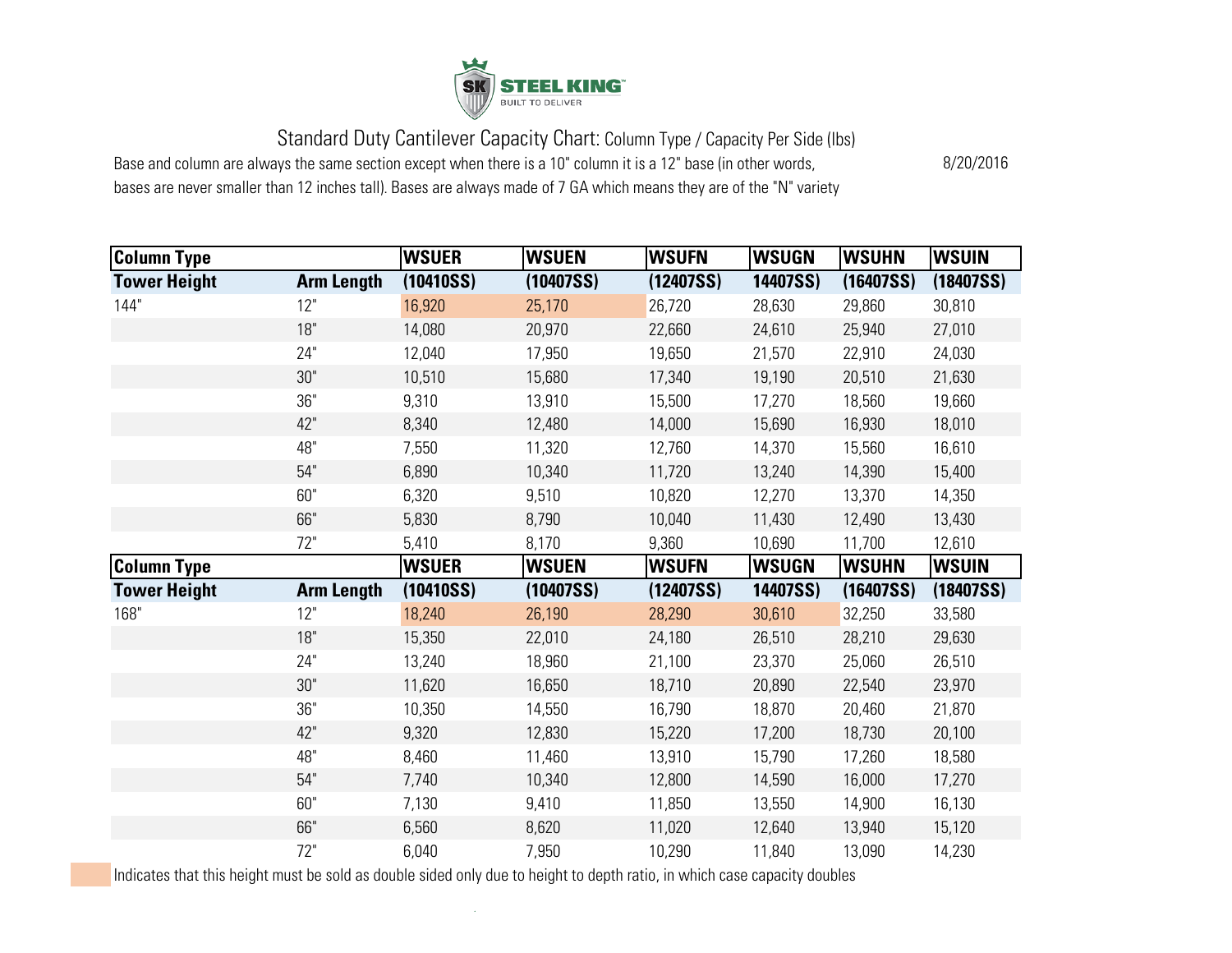

Base and column are always the same section except when there is a 10" column it is a 12" base (in other words,

bases are never smaller than 12 inches tall). Bases are always made of 7 GA which means they are of the "N" variety

8/20/2016

| <b>Column Type</b>  |                   | <b>WSUER</b> | <b>WSUEN</b> | <b>WSUFN</b> | <b>WSUGN</b> | <b>WSUHN</b> | <b>WSUIN</b> |
|---------------------|-------------------|--------------|--------------|--------------|--------------|--------------|--------------|
| <b>Tower Height</b> | <b>Arm Length</b> | (10410SS)    | (10407SS)    | (12407SS)    | 14407SS)     | (16407SS)    | (18407SS)    |
| 192"                | 12"               | #            | 23,190       | 24,850       | 26,810       | 28,080       | 29,030       |
|                     | 18"               | #            | 19,460       | 21,160       | 23,110       | 24,420       | 25,460       |
|                     | 24"               | #            | 16,750       | 18,410       | 20,290       | 21,600       | 22,660       |
|                     | 30"               | #            | 14,680       | 16,290       | 18,080       | 19,350       | 20,410       |
|                     | 36"               | #            | 12,730       | 14,590       | 16,290       | 17,520       | 18,560       |
|                     | 42"               | $\#$         | 11,210       | 13,200       | 14,820       | 15,990       | 17,000       |
|                     | 48"               | #            | 10,010       | 12,050       | 13,580       | 14,710       | 15,680       |
|                     | 54"               | #            | 9,030        | 11,070       | 12,520       | 13,600       | 14,540       |
|                     | 60"               | #            | 8,210        | 10,230       | 11,610       | 12,640       | 13,550       |
|                     | 66"               | #            | 7,520        | 9,500        | 10,820       | 11,810       | 12,680       |
|                     | 72"               | #            | 6,930        | 8,870        | 10,120       | 11,070       | 11,910       |
|                     |                   |              |              |              |              |              |              |
| <b>Column Type</b>  |                   | <b>WSUER</b> | <b>WSUEN</b> | <b>WSUFN</b> | <b>WSUGN</b> | <b>WSUHN</b> | <b>WSUIN</b> |
| <b>Tower Height</b> | <b>Arm Length</b> | (10410SS)    | (10407SS)    | (12407SS)    | 14407SS)     | (16407SS)    | (18407SS)    |
| 216"                | 12"               | #            | 22,960       | 25,910       | 28,370       | 30,140       | 31,550       |
|                     | 18"               | #            | 18,360       | 22,300       | 24,690       | 26,450       | 27,890       |
|                     | 24"               | #            | 15,080       | 19,560       | 21,840       | 23,550       | 24,980       |
|                     | $30"$             | #            | 12,780       | 17,410       | 19,570       | 21,210       | 22,620       |
|                     | 36"               | #            | 11,070       | 15,680       | 17,720       | 19,290       | 20,650       |
|                     | 42"               | #            | 9,750        | 14,250       | 16,180       | 17,670       | 18,990       |
|                     | 48"               | #            | 8,700        | 12,920       | 14,880       | 16,300       | 17,570       |
|                     | 54"               | #            | 7,840        | 11,700       | 13,760       | 15,120       | 16,340       |
|                     | 60"               | #            | 7,120        | 10,680       | 12,790       | 14,090       | 15,270       |
|                     | 66"               | #            | 6,520        | 9,820        | 11,950       | 13,190       | 14,320       |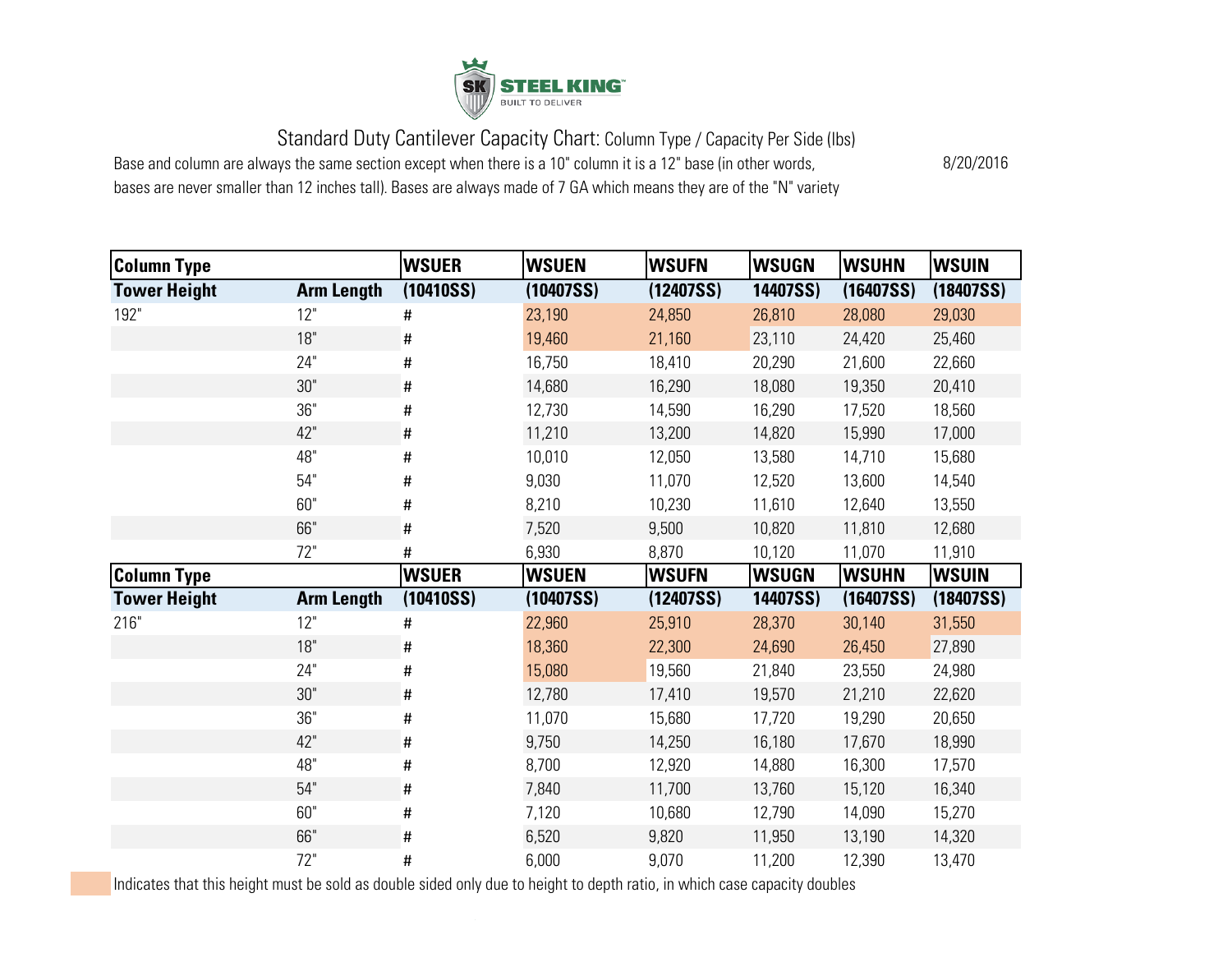

Base and column are always the same section except when there is a 10" column it is a 12" base (in other words,

bases are never smaller than 12 inches tall). Bases are always made of 7 GA which means they are of the "N" variety

8/20/2016

| <b>Column Type</b>  |                   | <b>WSUER</b> | <b>WSUEN</b> | <b>WSUFN</b> | <b>WSUGN</b> | <b>WSUHN</b> | <b>WSUIN</b> |
|---------------------|-------------------|--------------|--------------|--------------|--------------|--------------|--------------|
| <b>Tower Height</b> | <b>Arm Length</b> | (10410SS)    | (10407SS)    | (12407SS)    | 14407SS)     | (16407SS)    | (18407SS)    |
| 240"                | 12"               | #            | 20,820       | 23,070       | 25,080       | 26,370       | 27,320       |
|                     | 18"               | $\sharp$     | 17,500       | 19,720       | 21,660       | 22,960       | 23,960       |
|                     | 24"               | #            | 14,360       | 17,210       | 19,050       | 20,310       | 21,320       |
|                     | 30"               | Ħ,           | 12,160       | 15,250       | 16,980       | 18,200       | 19,200       |
|                     | 36"               | $\sharp$     | 10,520       | 13,670       | 15,310       | 16,480       | 17,450       |
|                     | 42"               | #            | 9,250        | 12,380       | 13,930       | 15,040       | 15,980       |
|                     | 48"               | #            | 8,240        | 11,310       | 12,760       | 13,830       | 14,730       |
|                     | 54"               | #            | 7,420        | 10,390       | 11,770       | 12,780       | 13,650       |
|                     | 60"               | #            | 6,730        | 9,600        | 10,910       | 11,880       | 12,710       |
|                     | 66"               | #            | 6,140        | 8,920        | 10,160       | 11,080       | 11,880       |
|                     | 72"               | #            | 5,640        | 8,310        | 9,500        | 10,380       | 11,150       |